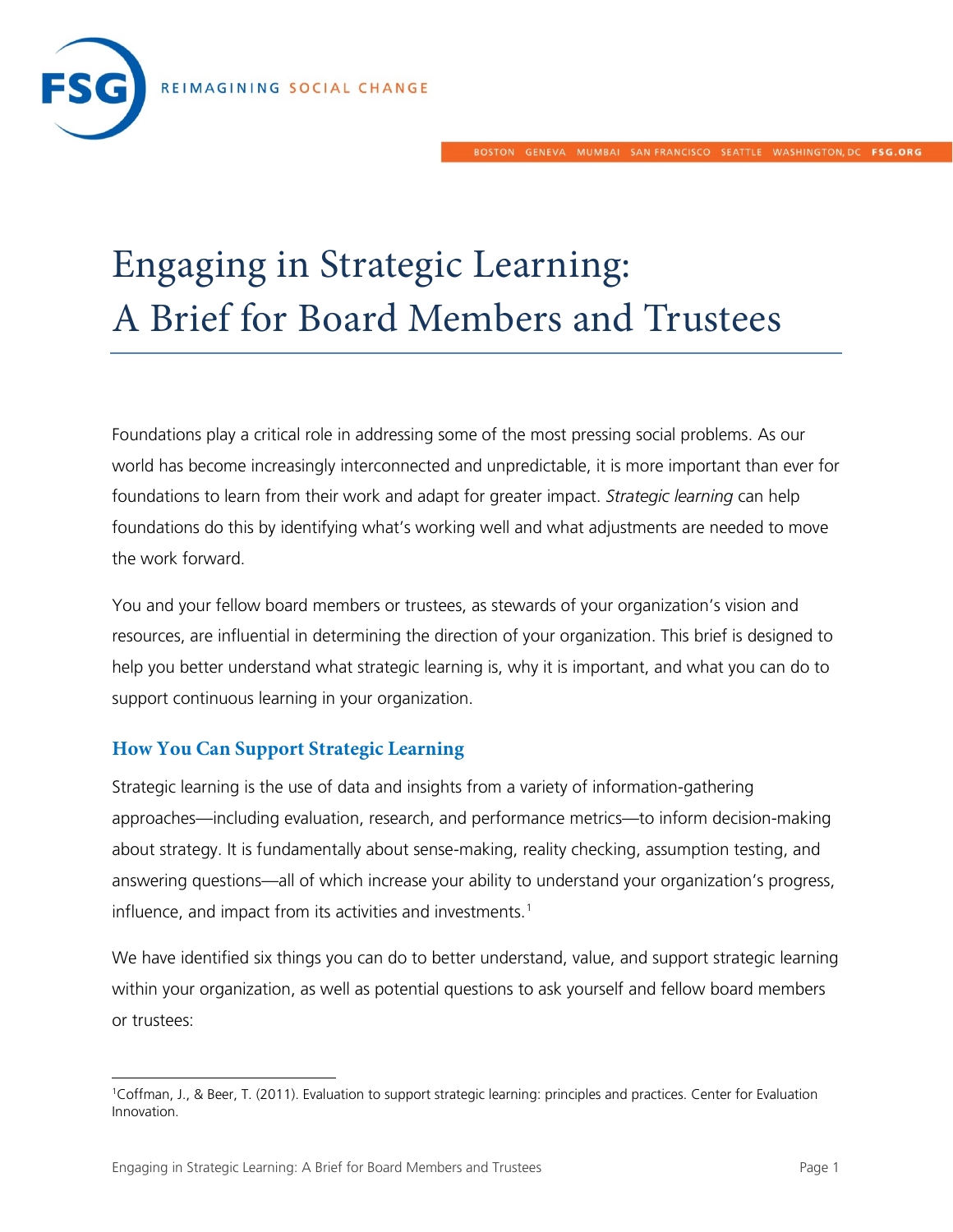1. Understand the necessity of and advocate for strategic learning: Support the organization's commitment to learning from data and experiences about what works, what doesn't, and why. Help provide human and financial resources to collect and use data for decisionmaking and continuous learning.

Ask: As a board, how do we learn about what is going well and what needs to be changed regarding our organization's strategy, grants, and role in the field? Are there new or different ways we want to learn about our work?

2. Develop and use strategic learning questions to guide your decisions and actions: Strategic learning questions highlight important information; they guide the organization's strategy as it evolves, and they stimulate the collection of information to guide that process. Strategic learning questions are typically grounded in a program or organization's theory of change<sup>[2](#page-1-0)</sup> and can be used to enhance understanding of context, examine assumptions, collect feedback on effectiveness of initiative design or implementation, and assess progress toward interim outcomes and/or ultimate impact.

Ask: What do we need to know about our work in order to better understand our progress? What are the questions we as a board keep asking ourselves about the effects, influence, and impact of the work?

3. Value and consume different kinds, levels, and presentations of data: While dashboards, scorecards, and other quantitative metrics may provide a glimpse into your organization's work, there are serious limitations when relying on numbers alone. Be open to reviews of grantee and/or beneficiary experiences, interview quotes, photographs, videos, or other qualitative data that may afford a more nuanced picture of a strategy's progress, outcomes, and impact.

<span id="page-1-0"></span><sup>&</sup>lt;sup>2</sup>A "theory of change" is often a visual depiction of how your work leads to the changes you seek, and it serves as a great tool for boards and trustees to reflect on, react to, and identify questions it raises for measuring progress and impact.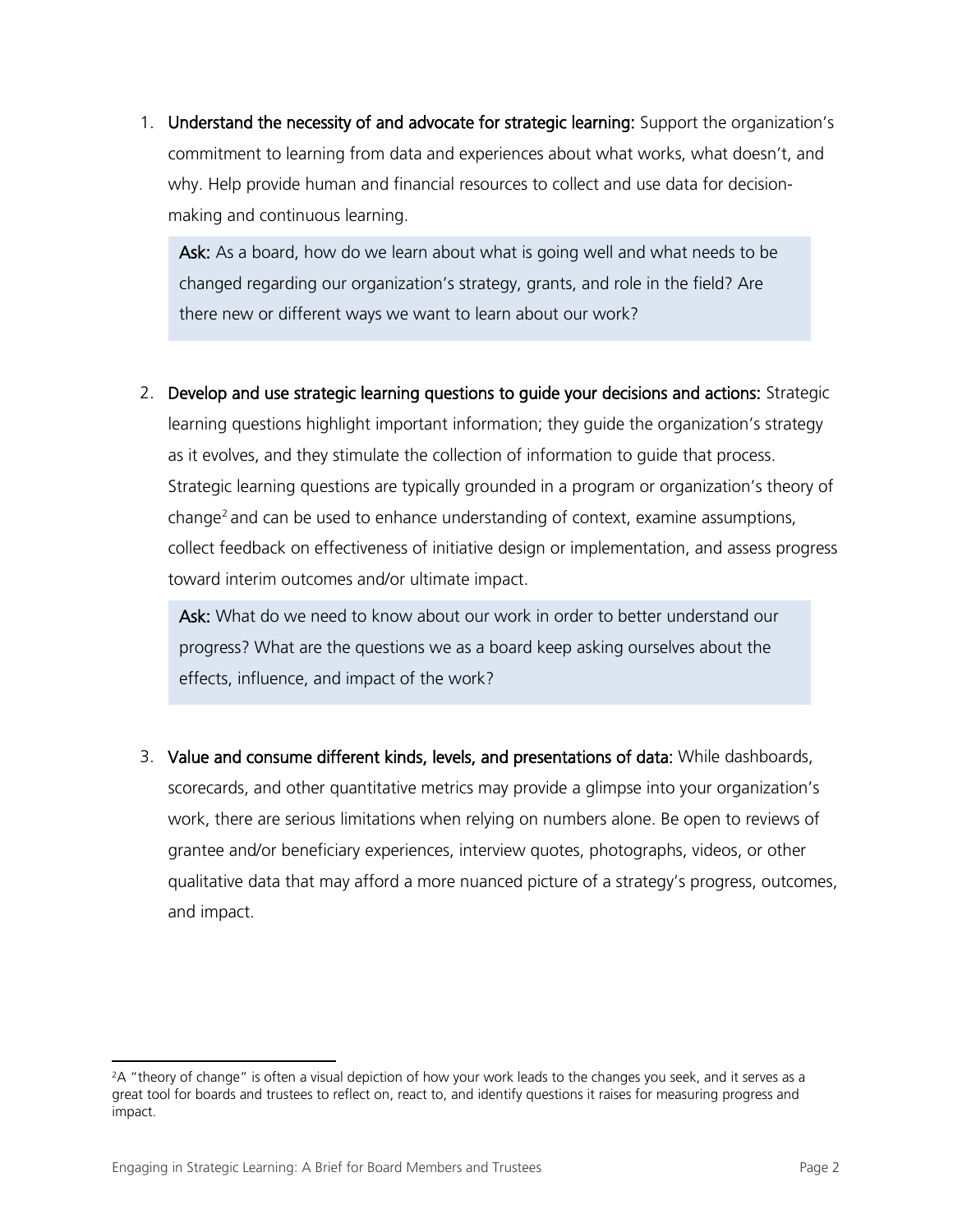Ask: What kinds of information, and from whom, do we as a board find most useful to our discussions and decision-making processes (e.g., metrics, stories, quotes, examples, site visits)? Are there other kinds of information that we do not currently use, but that could present a different or more insightful picture of our work?

4. Value and build in time for reflection and dialogue in pursuit of strategic learning during board/trustee meetings: While board members have limited time together, it is important to carve out time for collective sense-making using data provided by programs as well as others in the organization or the field. Consider adding time for strategic learning conversations to the next committee meeting or board retreat to reflect on questions, new data, and their implications.

Ask: How could we change the ways we spend our time together to create more opportunities to develop deeper understanding about the progress, effects, influence, and impact of our work?

5. Understand the importance of, and be explicit about, integrating an equity focus into the organization's work: Deepen your understanding of who is most significantly affected by issues your organization aims to address, what historical context and underlying causes may be particularly relevant, and the inherent power dynamics that are present. Engage in ongoing conversations about how to integrate a focus on equity into your organization's work.

Ask: To what extent and in what ways is our organization committed to a more equitable future? How can we better understand the cultural and historical context of our work? How can we be more accountable to the communities we serve? What roles might learning and evaluation play in the organization?